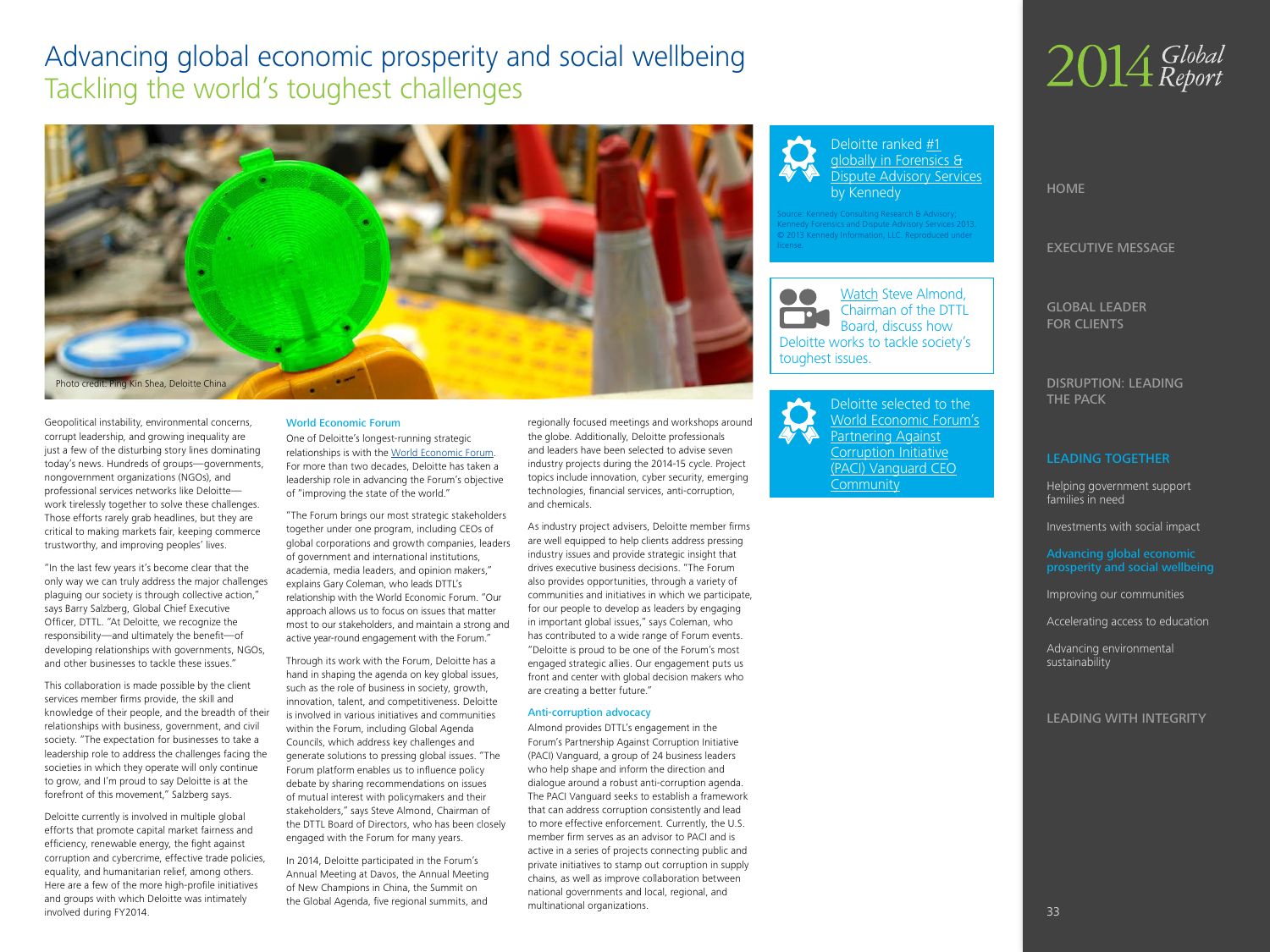# 2014 Global

At the Forum's May 2014 meeting in Abuja, Nigeria, PACI supported the launch of the Clean Business Practice Initiative (CBPI), a private-sectordriven anti-corruption initiative that complements government efforts in fighting corruption in Nigeria. "Deloitte firms in Nigeria and the United States helped pull this initiative together, offering pro bono governance and organizational work, as well as defining strategies to help CBPI in its early stages," says James "Chip" Cottrell, partner, Deloitte Financial Advisory Services LLP (Deloitte U.S). "This is a model we think lends itself to expansion in other countries to develop and implement anti-corruption practices that help level the playing field in trade, commerce, and industry."

In addition to its work with the Forum, Deloitte is engaged in global anti-corruption efforts with the G20—through the B20—and the United Nations Global Compact. Deloitte also works with the United Nations Office on Drugs and Crime (UN ODC) and the Organisation for Economic Co-operation and Development (OECD) on specific, country-focused initiatives.

Through Deloitte's Anti-Corruption Academies, governance, anti-corruption, and public-policy professionals provide training on combating corruption, money laundering, and fraud; and inform clients of effective compliance and internalcontrol programs. During the past fiscal year, Deloitte launched Anti-Corruption Academies in Brazil, Chile, Mexico, United Arab Emirates, and Indonesia; additional Academies are being scheduled in South America and Europe in FY2015. "Through our Anti-Corruption Academies, Deloitte is able to bring its cross-functional expertise to discussions with respect to anti-corruption, compliance, and enterprise risk management," says DTTL's Dan Konigsburg, who leads the Deloitte Global Center for Corporate Governance. "In addition, our Academy events promote a forum to discuss local and global anti-corruption policies and practices impacting clients across the globe."

The Deloitte Humanitarian Innovation Program In 2013, the Deloitte network selected [AtrocityWatch](http://www2.deloitte.com/global/en/pages/about-deloitte/articles/humanitarian-innovation-program-pr.html) [and the International Organization for Migration](http://www2.deloitte.com/global/en/pages/about-deloitte/articles/humanitarian-innovation-program-pr.html) (IOM) to receive pro-bono support as part of the Deloitte Humanitarian Innovation Program.

Through the program, professionals from Deloitte member firms and humanitarian organizations combine their diverse skills and expertise to co-create and implement innovative solutions to the sector's most pressing challenges. By collaborating with local, national, and international humanitarian actors, we aim to enhance their ability to prepare for, and respond to humanitarian crises such as natural disasters. During FY2014, professionals from Deloitte member firms provided pro bono services through the program to address challenges facing the sector, such as leadership development, surge capacity, and resilience.

A team from the digital strategy practice at Monitor Deloitte, Deloitte Consulting LLP (Deloitte U.S.) worked with AtrocityWatch to develop a strategic plan and roadmap for organizational optimization and technology deployment. AtrocityWatch is an NGO focused on saving lives by making critical technology, expertise, and information available to individuals, organizations, and governments seeking to prevent mass atrocity crimes. Deloitte UK's Switzerland Consulting practice is helping the International Organization for Migration to strengthen its approaches and tools in efforts to enhance operational-level coordination and management in displacement sites. The Deloitte network will share the ideas and solutions developed through these projects so that the entire humanitarian sector can benefit from and scale them.

Two additional pro bono projects were also completed this year. First, Deloitte UK consulting professionals worked with [Save the Children](http://www2.deloitte.com/global/en/pages/about-deloitte/articles/humanitarian-innovationprogramdeloittecasestudiesscalinghumanita.html) [International](http://www2.deloitte.com/global/en/pages/about-deloitte/articles/humanitarian-innovationprogramdeloittecasestudiesscalinghumanita.html) to help them understand the operational challenges of scaling up and scaling down in times of crisis; and also to develop a strategy to assist the delivery of more efficient and effective operations. And second, the Resilience practice of Deloitte & Touche LLP (Deloitte U.S.) worked with Mercy Corps to develop a framework that incorporates resiliency into strategic and operational decision-making processes.

#### Disaster-relief efforts

Disasters often strike with little or no warning and millions of people and thousands of businesses can be devastated overnight. When this happens, Deloitte member firms and professionals from around the world respond generously by spearheading pro bono efforts and collecting donations to support local and regional relief agencies.

For example, when Typhoon Haiyan struck the Philippines in November 2013, the CEO of the South East Asia member firm's Philippines office spearheaded local response and recovery efforts. This included assuming a role as an advisory board member of a private sector foundation organized to harness all the private-business contributions towards relief, rehabilitation, and reconstruction of damaged areas in the country. Colleagues from the Southeast Asia region also activated a fund raising campaign and pledges of support from around the globe were overwhelming. Together with the Southeast Asia member firm's contributions, more than US\$290,000 was raised. Contributions were channeled to the Philippine National Red Cross, which provided disaster and emergency response efforts in the provinces of Leyte, Samar, and Capiz; and the Philippine Business for Social Progress, which built temporary shelters and facilitated clearing operations. Some of the financial aid was also directed to flood relief causes in Vietnam, which was also significantly affected by the typhoon.

Deloitte Central Europe professionals went into action when heavy rainfall hit Croatia and Bosnia and Herzegovina in May 2014, submerging many villages and towns. The floods caused widespread material damage, forcing thousands of people to leave their homes. Member firm staff quickly collected donations to buy much-needed supplies, including bottled water, durable foodstuffs, and personal-hygiene products. The Croatia office employees also volunteered onsite to help provide aid to affected families.

Deloitte Japan and its professionals continue to participate in rebuilding efforts in the wake of the Great East Japan Earthquake of 2011. A reconstruction support team, based in the Sendai office, was organized to focus on economic reconstruction in the most seriously affected areas of Tohoku. The team is collaborating with local governments, financial institutions, and not-forprofit organizations to deliver supporting services to affected companies. It also is working with entrepreneurs to plan and develop innovative products and services in an effort to boost the local economy.





[Deloitte is named the](http://www2.deloitte.com/global/en/pages/about-deloitte/articles/Deloitte-top-awards-internatl-tax-review-america-tax-awards.html)  [2014 Americas Tax Policy](http://www2.deloitte.com/global/en/pages/about-deloitte/articles/Deloitte-top-awards-internatl-tax-review-america-tax-awards.html) [Firm of the Year and](http://www2.deloitte.com/global/en/pages/about-deloitte/articles/Deloitte-top-awards-internatl-tax-review-america-tax-awards.html) [the 2014 Americas Tax](http://www2.deloitte.com/global/en/pages/about-deloitte/articles/Deloitte-top-awards-internatl-tax-review-america-tax-awards.html) [Innovator Firm of the](http://www2.deloitte.com/global/en/pages/about-deloitte/articles/Deloitte-top-awards-internatl-tax-review-america-tax-awards.html) Year by the International [Tax Review.](http://www2.deloitte.com/global/en/pages/about-deloitte/articles/Deloitte-top-awards-internatl-tax-review-america-tax-awards.html)

### HOME

EXECUTIVE MESSAGE

GLOBAL LEADER FOR CLIENTS

DISRUPTION: LEADING THE PACK

#### LEADING TOGETHER

Helping government support families in need

Investments with social impact

[Advancing global economic](#page-0-0)  [prosperity and social wellbeing](#page-0-0)

Improving our communities

Accelerating access to education

Advancing environmental sustainability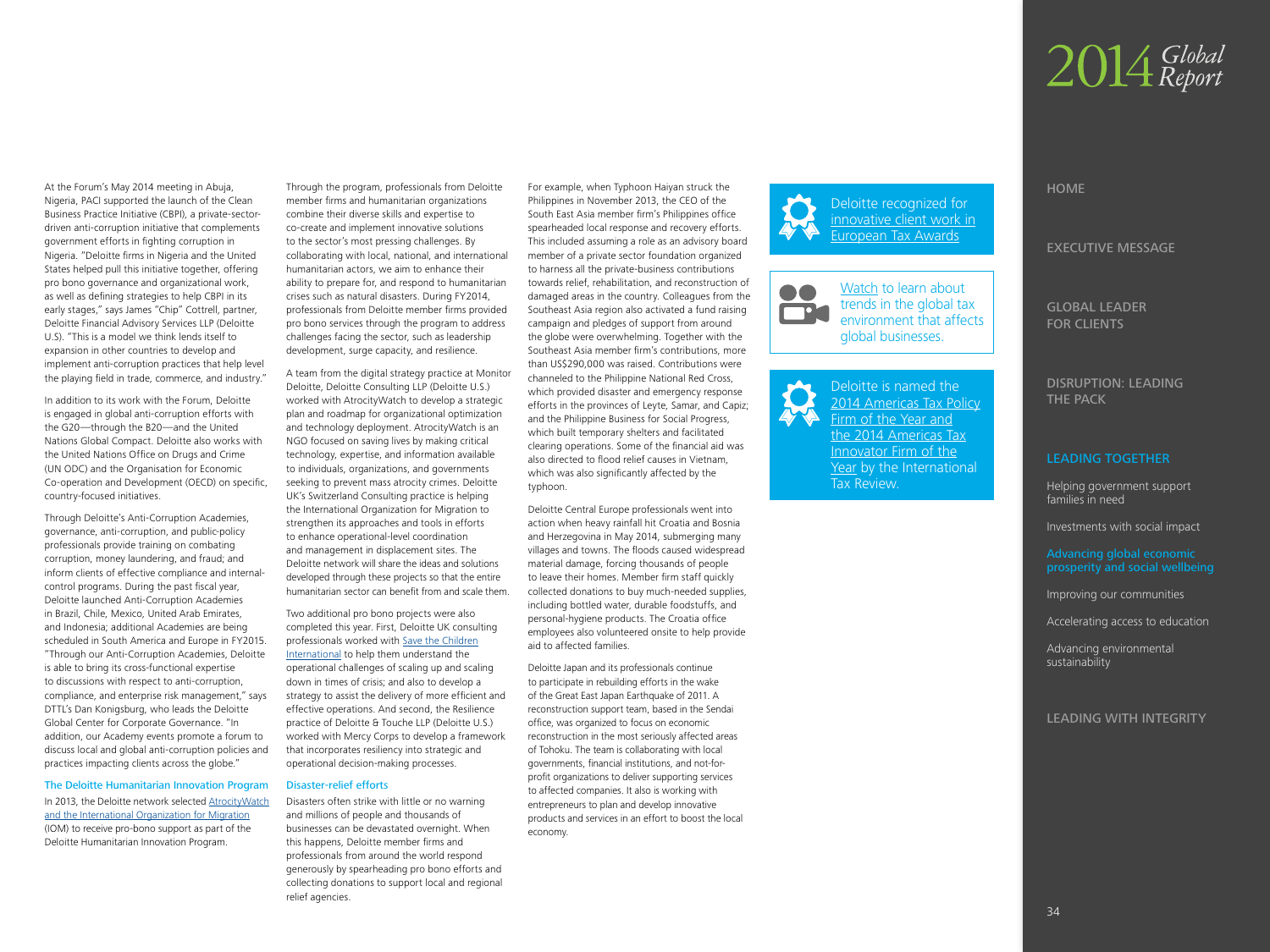# 2014 Global

#### Social Progress Imperative

Eighty years since the development of gross domestic product (GDP), there is a growing recognition of the need to measure progress beyond economic factors if countries are to achieve sustainable growth. DTTL's relationship with [Social](http://www2.deloitte.com/global/en/pages/about-deloitte/articles/social-progress-imperative-index.html?id=gx:2sm:3tw:spi:04032014:e)  [Progress Imperative](http://www2.deloitte.com/global/en/pages/about-deloitte/articles/social-progress-imperative-index.html?id=gx:2sm:3tw:spi:04032014:e) (SPI) is breaking new ground in measuring what matters most to advance progress for both people and society.

SPI's Social Progress Index uses indicators that provide an authoritative view of a country's social and environmental strengths and weaknesses. This presents a more holistic assessment for the 132 countries it ranks—which covers more than 90 percent of the world's population—and is starting to drive a new dialogue into the debate around what can unlock true growth and progress.

"We are working with SPI and other organizations to advance the adoption of the Social Progress Index globally, and to bring together the right network of experts to address issues critical to economic and social development. This will help to further focus investment decisions and contribute towards building stronger societies," explains Almond, who joined the SPI board of directors May 2014. "This collaboration combines the authority and policy making of government, the convening power and subject-matter expertise of NGOs, and the technical skills and creativity of the private sector."

During the past year, Deloitte member firms have worked with SPI and its partners to establish relationships with 76 organizations from government, the private sector, and civil society in eight Latin American and Caribbean countries. In the coming months, the Social Progress Networks will expand into Africa, Europe, Asia, and North America.

#### Tackling taxation issues

Because global trade is essential to worldwide economic growth, Deloitte is working with government and business leaders to improve the policies and processes governing global trade during a time of exponential growth in complexity, interconnectedness, and digital economies. An important enabler of global trade is ensuring tax revenue is accurately and appropriately accounted for.

#### So, the OECD and the G20 are deeply engaged in the [Base Erosion and Profit Shifting \(BEPS\)](http://www2.deloitte.com/global/en/pages/tax/articles/base-erosion-and-profit-shifting-beps.html)

[initiative.](http://www2.deloitte.com/global/en/pages/tax/articles/base-erosion-and-profit-shifting-beps.html) It was created to coordinate multi-country legislative change in the area of international tax to better align the law with current policy objectives in this area. This initiative could increase the level of certainty that business needs in conducting its tax affairs. It also will clarify what tax planning is acceptable under the law and what is not.

Deloitte member firms are very involved in this process globally and at the local level, responding to OECD and local country requests for input, educating clients on the issues, and keeping them abreast of developments. DTTL also sponsored the G20's International Tax Symposium on this topic in Tokyo, Japan. Deloitte member firm partners participated in panel discussions at the May 2014 event, and are supporting additional G20 meetings in Australia during the latter half of the year.

#### Advocating women leaders in business

DTTL and member firm leaders work with multiple organizations to promote the business case for attracting, retaining, developing, and advancing women to leadership in organizations and society. Because measuring progress is critical to future advocacy efforts, DTTL and the Business and Industry Advisory Committee (BIAC) to the Organization for Economic Cooperation and Development (OECD) joined forces this past year to assess recent changes in company practices.

Their survey report released in June 2014, "*[Putting](http://www2.deloitte.com/global/en/pages/about-deloitte/articles/biac-survey-women-workplace-progress.html) [All Our Minds to Work: An Assessment](http://www2.deloitte.com/global/en/pages/about-deloitte/articles/biac-survey-women-workplace-progress.html)*," suggests while women are advancing in the workplace, their progress is slow and uneven. More than 66 percent of companies responding to the survey reported an increase in the percentage of women in executive leadership positions since 2010. However, fewer than half have introduced policy and practice changes aimed at retaining women at the manager level, and even fewer changes have been aimed at advancing women into executive leadership positions. So, despite some progress, more than half of surveyed companies have not introduced any new practices to encourage the advancement of women in their workplaces.

"Too many talented women are choosing to step off the corporate ladder, believing further advancement is not available to them. This has to change and change needs leadership," says Almond. "At Deloitte, we face the same challenges as other companies and are not satisfied with our progress. To confront these trends, I encourage our leaders—and all business leaders—to own the issue of gender diversity, create substantive engagement, and provide sponsors, coaches, and mentors to help talented women achieve their true potential."

Deloitte Germany and Deloitte Middle East are among the member firms following Almond's lead. The German firm's "Leader.In" networking initiative is aimed at promoting diversity and cultivating female leadership in business, politics, and society. Its 2014 launch event attracted potential and existing clients, political leaders, and other influential stakeholders. The Deloitte Retention and Advancement of Women in the Middle East (DRAW) initiative positions Deloitte Middle East as a champion of women's advancement across the region. In addition to their regular gender programs, the Middle East firm recently dedicated a full month to advocating career development for women through various on-the-ground and social media activities across 12 countries targeting both internal and external audiences.

Another group of leaders that continues to pursue advancing women in the workforce is the United Nations Women's Empowerment Principles (UN WEP), a partnership initiative that takes the concept of empowering women out of the realm of doing good and into the reality of doing business. DTTL has supported UN WEP since its launch in 2010. This past year, senior managers from Deloitte U.S.'s Ellen P. Gabriel fellows program hosted an "Innovation Café" for the UN WEP team. The day included breakout sessions on generating and prioritizing ideas, and small-group discussions on how to make top ideas successful. The Women's Empowerment Principles are a set of principles for business offering guidance on how to empower women in the workplace, marketplace, and community. More than 780 CEOs from around the world have signed the CEO Statement of Support, signaling their endorsement of gender equality and the guidance provided by the principles.



leader in Leadership Development Consulting by Kennedy ource: Kennedy Consulting Research & Advisory; adership Development Consulting Market. © 2013 ennedy Information, LLC. Reproduced under license

[Watch](http://www2.deloitte.com/global/en/pages/about-deloitte/articles/gr14-tackling-the-worlds-toughest-challenges.html#sydney) Sydney Booker, OO. Associate – Forensic **T** and Dispute Services, Deloitte Financial Advisory Services LLP (Deloitte U.S.), talk about how she makes a difference through her public policy work.

> Deloitte named a global leader in Change Management Services by Kennedy

ource: Kennedy Consulting Research & Advisory; Change lanagement Consulting Market. © 2012 Kennedy nation, LLC. Reproduced under license

#### HOME

EXECUTIVE MESSAGE

GLOBAL LEADER FOR CLIENTS

DISRUPTION: LEADING THE PACK

#### LEADING TOGETHER

Helping government support families in need

Investments with social impact

[Advancing global economic](#page-0-0)  [prosperity and social wellbeing](#page-0-0)

Improving our communities

Accelerating access to education

Advancing environmental sustainability